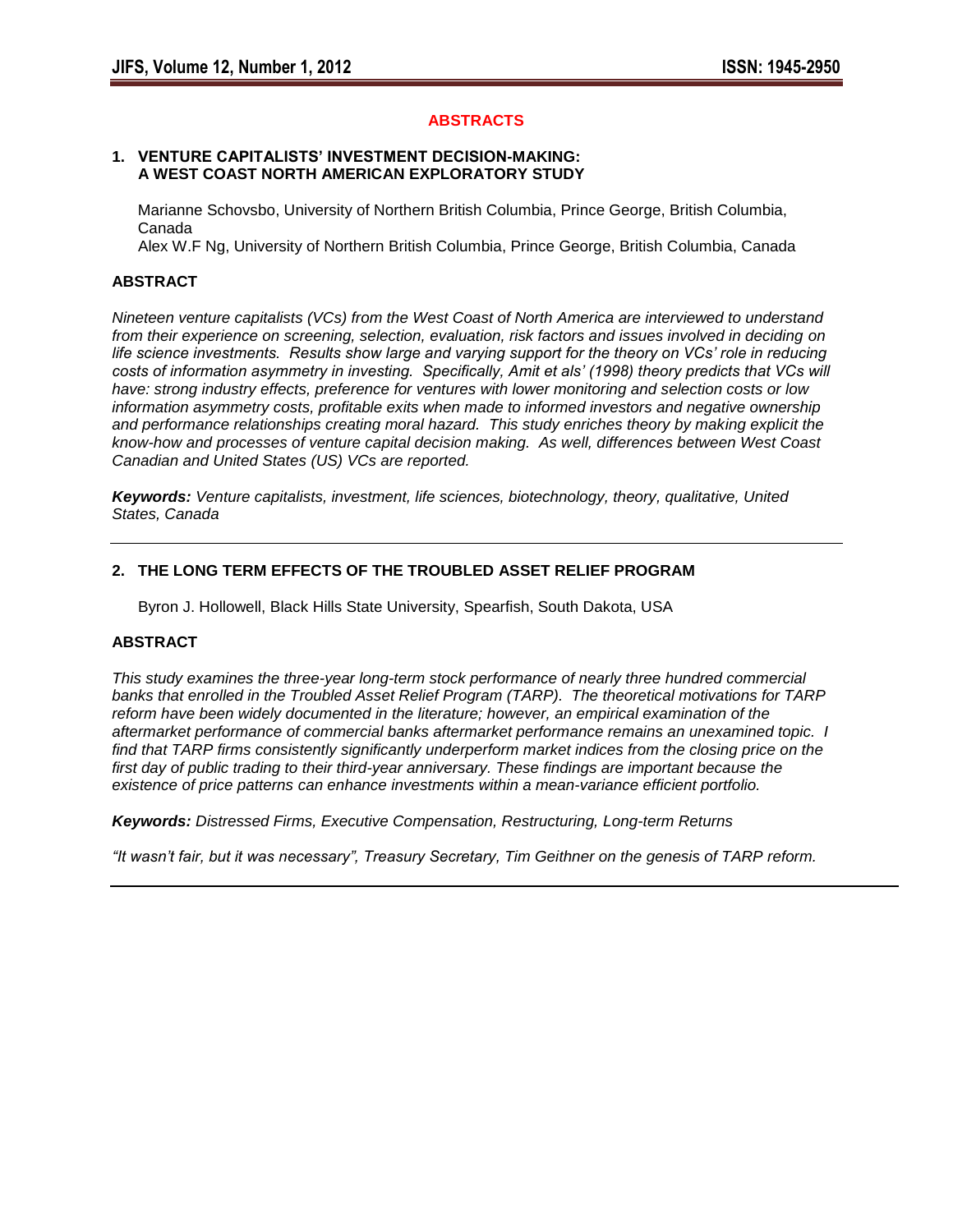# **3. EMERGING MARKET ENTREPRENEUR STOCK PERFORMANCE**

 Raymond A.K. Cox, University of Northern British Columbia, Prince George, Canada Joel M. Shulman, Babson College, Babson Park, Massachusetts, USA

### **ABSTRACT**

*We analyze the performance of entrepreneur-managed companies in emerging markets using monthly stock returns over the time period January 2, 2005 through January 1, 2011. For the 51 firms that fit this category, with a minimum market capitalization of USD 200 million, as a portfolio earned 31.99 percent per annum for the entire time period. This compares to 2.56, 0.49 and 0.09 percent for the benchmarks MSCI World Index, Russell 3000 and Standard and Poor's 500 Price Index respectively.*

*Keywords: Entrepreneur, Family Control, Founder, Emerging Markets*

### **4. CAPITAL STRUCTURE AND CORPORATE GOVERNANCE OF KOREAN CHAEBOLS AND LARGE U.S. FIRMS**

 Hong Y. Park, Saginaw Valley State University, University Center, Michigan, USA Iksu Jurn, Saginaw Valley State University, University Center, Michigan, USA Wayne Mackie, Saginaw Valley State University, University Center, Michigan, USA

## **ABSTRACT**

*Corporate managers make capital structure choices and researchers in capital structure assume that managers choose capital structure in the interests of shareholders. However, researchers began to recognize that managers' self-interest can lead to principal-agency problems between managers and shareholders. Corporate governance deals with the problems between them and it were relatively inactive before 1980. Corporate governance in the U.S. made significant changes throughout the 1980s and 1990s. Corporate capital structure and corporate governance in Korea drew keen attention from policy makers as well as the public when the Korean economy faced the financial crisis in 1997. The Korean financial crisis led to financial reforms. Our paper examines profitability of capital structure in Korean chaebol and large U.S. corporations. The paper also critically evaluates corporate governance structure of Korean chaebol and financial reforms.*

*Keywords: capital structure, governance, debt/equity ratio, ownership and control, free cash*

## **5. UNDERSTANDING CASH FLOW**

 Prakash Deo, University of Houston-Downtown, Texas, USA Neyssan Gnampa, University of Houston-Downtown, Texas, USA

## **ABSTRACT**

*The relations between the basic financial statements and cash-flow are not demonstrated in a meaningful manner so as to facilitate the learning process. This paper develops tools and techniques to understand cash flow and strengthen financial analysis. It also provides a comprehensive numerical example of a hypothetical firm with the aid an EXCEL model. We hope that financial analysts can focus from the mechanics of calculations to the understanding the underlying drivers of different measures and components of cash flow, which in turn, should provide valuable information and insights for management decision making.*

*Keywords: Cash Flow, EXCEL, Sources and Uses, Income Statement, Balance Sheet*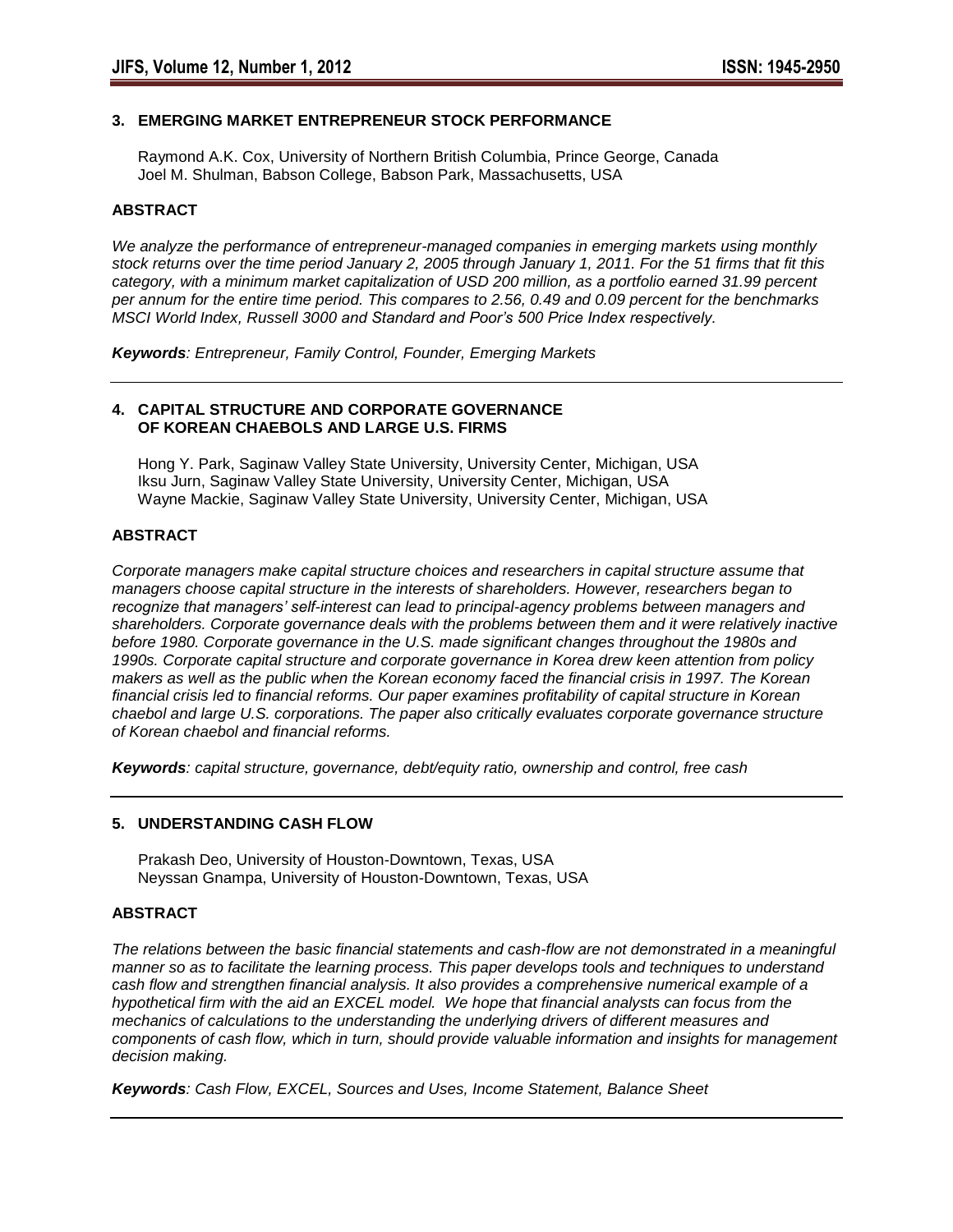#### **6. SUSTAINABILITY: DO GREEN COMPANIES PERFORM?**

 Alex Ng, University of Northern British Columbia, Prince George, British Columbia, Canada Chris Olowojolu, University of Northern British Columbia, Prince George, British Columbia, Canada

#### **ABSTRACT**

*Are green companies valuable for being sustainable? Unlike previous studies that examine green performance at the fund level, we compare green versus non-green performance at the firm level. We find that green companies perform at least as well and better in some aspects, than their traditional nongreen energy counterparts in terms of stock, operating, and capital raising performance. There is an appropriate return for the risk taken in investing in green energy companies comparable to non-green companies.* 

*Keywords: sustainability, financial performance, energy industry, green*

#### **7. INSURANCE: RETHINKING THE RULES DURING THE FINANCIAL CRISIS: ROMANIA STUDY CASE**

Marius D. Gavriletea, Babes Bolyai University, Business Faculty, Cluj – Napoca, Romania

## **ABSTRACT**

*The purpose of this research paper is to find out what measures must adopt Romanian insurance companies in the context of actual economic crisis. The financial crisis has marked each industry. The effects of it are simply disastrous, each company try harder than ever to survive in the market by developing different strategies. The insurance companies that will choose coherent actions that will try to reduce the motors' insurance costs are to be the successful ones. The results of the research are just suggestions that may assure a higher quota in the market and will generate the future steps for an increasing profit.* 

*Keywords: Insurance, Crisis, Insurance Market, Losses, Motors Insurance*

#### **8. MEASURING FINANCIAL STABILITY IN EUROPEAN AND EASTERN EUROPEAN ECONOMIES USING A BANK MARKET CONCENTRATION VARIABLE**

 Anoma Kulathunga, The George Washington University, Washington D.C. Scheherazade S. Rehman, The George Washington University, Washington D.C.

#### **ABSTRACT**

*Loss of public and investor confidence in the stability and soundness of the financial systems of the world's most highly developed countries, such as, U.S., Switzerland Germany, U.K., and France, has been one of the critical repercussions of the recent global financial crisis. Given these developments there is a great urgency to quantify measure, evaluate, and compare banks in order to identify troubled banks. This is, of course, to prevent future crisis and cotangent in the financial markets for investors and tax payers alike. Thus it is not surprising that bank stability measurements have taken on a new urgency. This study investigates the robustness of using "market concentration in the banking sector" as a proxy for a commercial banking stability and soundness in order for it to serve as an early warning indicator for the overall health of the financial sector in European economies. The study analyzes the change in the market concentration variable in the banking sector in two regional grouping of Europe and Eastern Europe: Germany, France (European group) and Poland, Hungary, Albania, Serbia (Eastern European group) for the period 2001–2009. The preliminary funding shows that higher market concentrations in commercial banks lower the soundness of the banking sector because it reduces competition.* 

*Keywords: European banks, Banking stability and soundness*